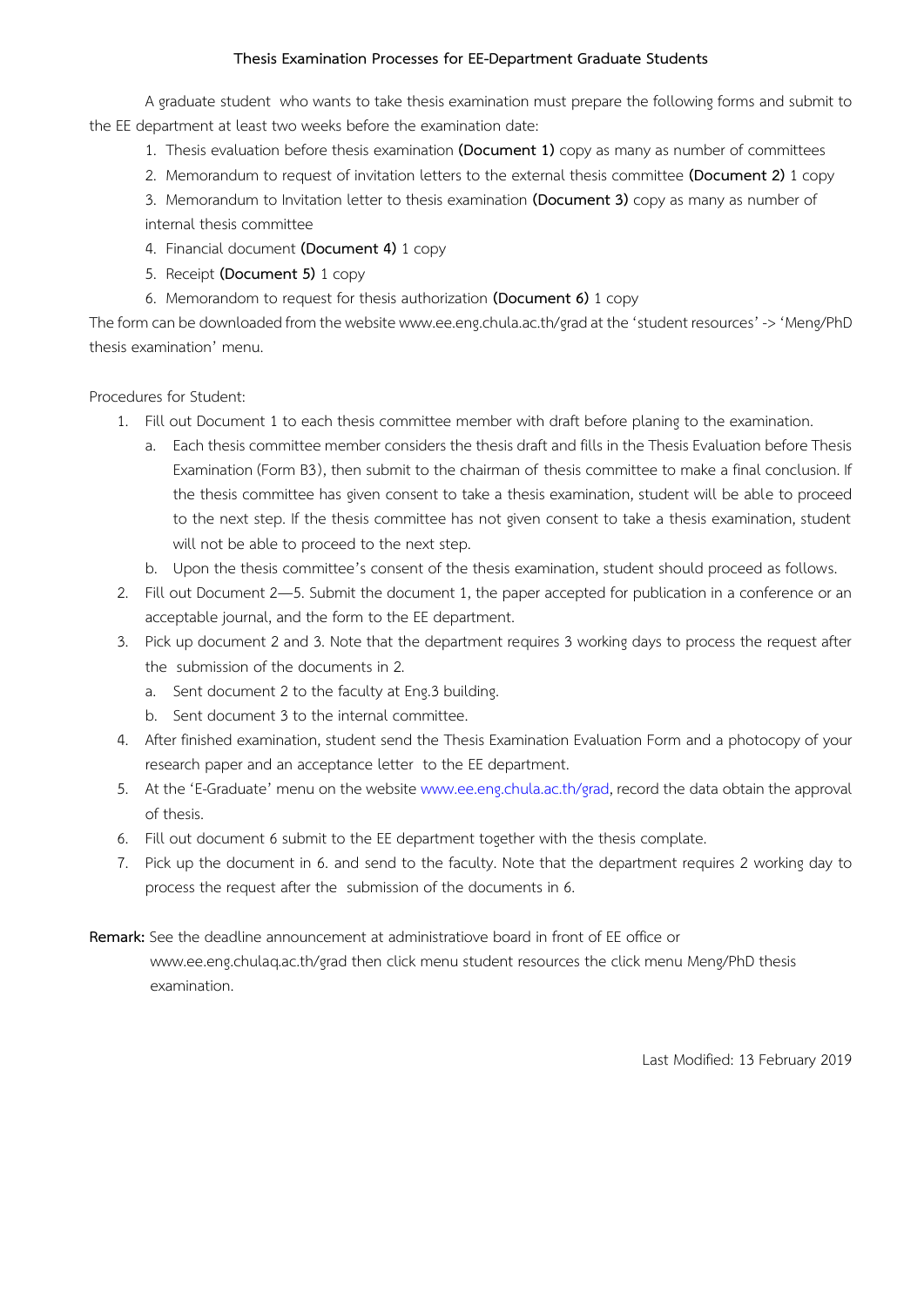| (Document 1) |  |
|--------------|--|
|--------------|--|

### **Thesis Evaluation before Thesis Examination Form B3 Faculty of Engineering, Chulalongkorn University**

| Thesis proposal approved by the Faculty of Engineering Executive Board     |                                             |  |  |  |  |  |  |  |
|----------------------------------------------------------------------------|---------------------------------------------|--|--|--|--|--|--|--|
|                                                                            |                                             |  |  |  |  |  |  |  |
|                                                                            |                                             |  |  |  |  |  |  |  |
| Evaluation results of the draft of thesis are as follows.                  |                                             |  |  |  |  |  |  |  |
|                                                                            |                                             |  |  |  |  |  |  |  |
|                                                                            |                                             |  |  |  |  |  |  |  |
|                                                                            |                                             |  |  |  |  |  |  |  |
|                                                                            |                                             |  |  |  |  |  |  |  |
|                                                                            |                                             |  |  |  |  |  |  |  |
|                                                                            |                                             |  |  |  |  |  |  |  |
|                                                                            |                                             |  |  |  |  |  |  |  |
|                                                                            |                                             |  |  |  |  |  |  |  |
| Summary<br>l I                                                             |                                             |  |  |  |  |  |  |  |
|                                                                            | It is suitable to have a thesis examination |  |  |  |  |  |  |  |
| П<br>It is not suitable to have a thesis examination and should be revised |                                             |  |  |  |  |  |  |  |
|                                                                            |                                             |  |  |  |  |  |  |  |
|                                                                            |                                             |  |  |  |  |  |  |  |
|                                                                            |                                             |  |  |  |  |  |  |  |
|                                                                            |                                             |  |  |  |  |  |  |  |
|                                                                            |                                             |  |  |  |  |  |  |  |

**Remark** After the form is completed, please submit it to the chairman of the thesis committee to make a final conclusion.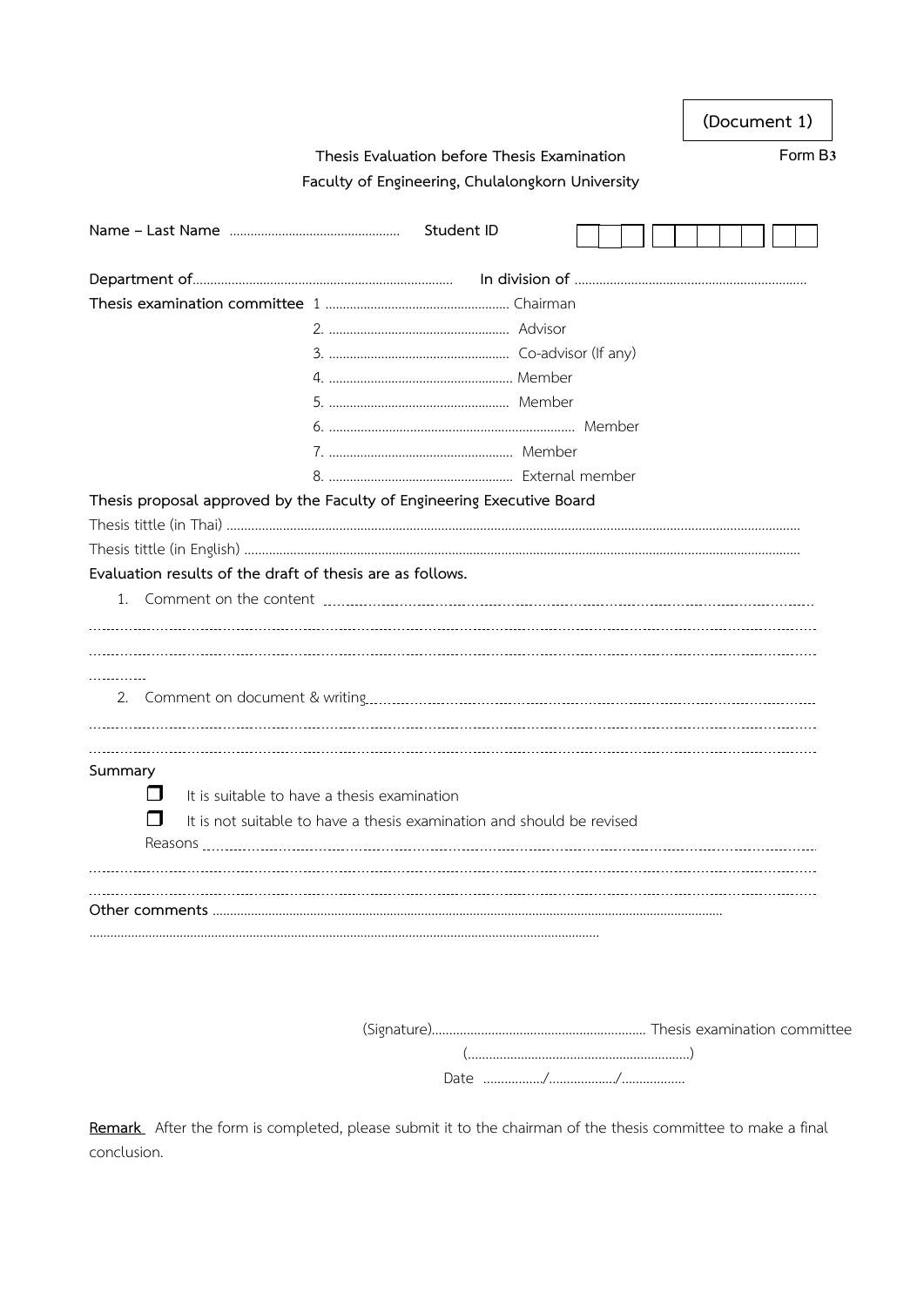**(Document 2)**



# **Memorandum**

**Form B2**

| Department of Electrical Engineering, Faculty of Engineering<br>วฟบ.<br>No.                                               | Phone no. 86494                                                     |
|---------------------------------------------------------------------------------------------------------------------------|---------------------------------------------------------------------|
| Subject Request of invitation letters to the thesis committee                                                             |                                                                     |
|                                                                                                                           |                                                                     |
| Dear Association Dean on Academic Affair                                                                                  |                                                                     |
| Attachment 1. Research paper 2. Acceptance letter                                                                         |                                                                     |
|                                                                                                                           |                                                                     |
|                                                                                                                           |                                                                     |
| a student in level of $\Box$ Master's degree $\Box$ Dortoral degree Study Program $\Box$ Office hour $\Box$ Non-Office    |                                                                     |
| hour                                                                                                                      |                                                                     |
|                                                                                                                           |                                                                     |
|                                                                                                                           |                                                                     |
|                                                                                                                           |                                                                     |
| The student would like to take a thesis examination and part of the thesis is disseminated via publication and electronic |                                                                     |
| media                                                                                                                     |                                                                     |
| $\Box$ Yes $\Box$ No There is a paper accepted for publication in a conference or an acceptable journal                   |                                                                     |
|                                                                                                                           |                                                                     |
| $\Box$ Waiting for decision $\Box$ Already accepted for publication in $\Box$ National level $\Box$ International level   |                                                                     |
|                                                                                                                           |                                                                     |
|                                                                                                                           |                                                                     |
|                                                                                                                           |                                                                     |
|                                                                                                                           |                                                                     |
| The thesis committee has considered the draft of thesis and given a consent to have a thesis                              |                                                                     |
| examination. Therefore, we would like to request the invitation letters for the thesis committee in the semester          |                                                                     |
|                                                                                                                           |                                                                     |
| The committee of thesis examination is as follows.                                                                        |                                                                     |
| Chairman                                                                                                                  |                                                                     |
| Advisor                                                                                                                   |                                                                     |
|                                                                                                                           | Co-advisor (if any)                                                 |
| Member                                                                                                                    |                                                                     |
| Member                                                                                                                    |                                                                     |
|                                                                                                                           | External member                                                     |
|                                                                                                                           |                                                                     |
| The student will pick up the invitation letters and send to all committee members by himself/herself.                     |                                                                     |
| Please consider the request. Thank you for your kind consideration.                                                       |                                                                     |
|                                                                                                                           |                                                                     |
|                                                                                                                           |                                                                     |
|                                                                                                                           |                                                                     |
| Student                                                                                                                   | Advisor                                                             |
|                                                                                                                           |                                                                     |
|                                                                                                                           |                                                                     |
|                                                                                                                           | $(\ldots,\ldots,\ldots,\ldots,\ldots,\ldots,\ldots,\ldots,\ldots))$ |
| Chairman of the Thesis Committee                                                                                          | Chairman of the Program Committee                                   |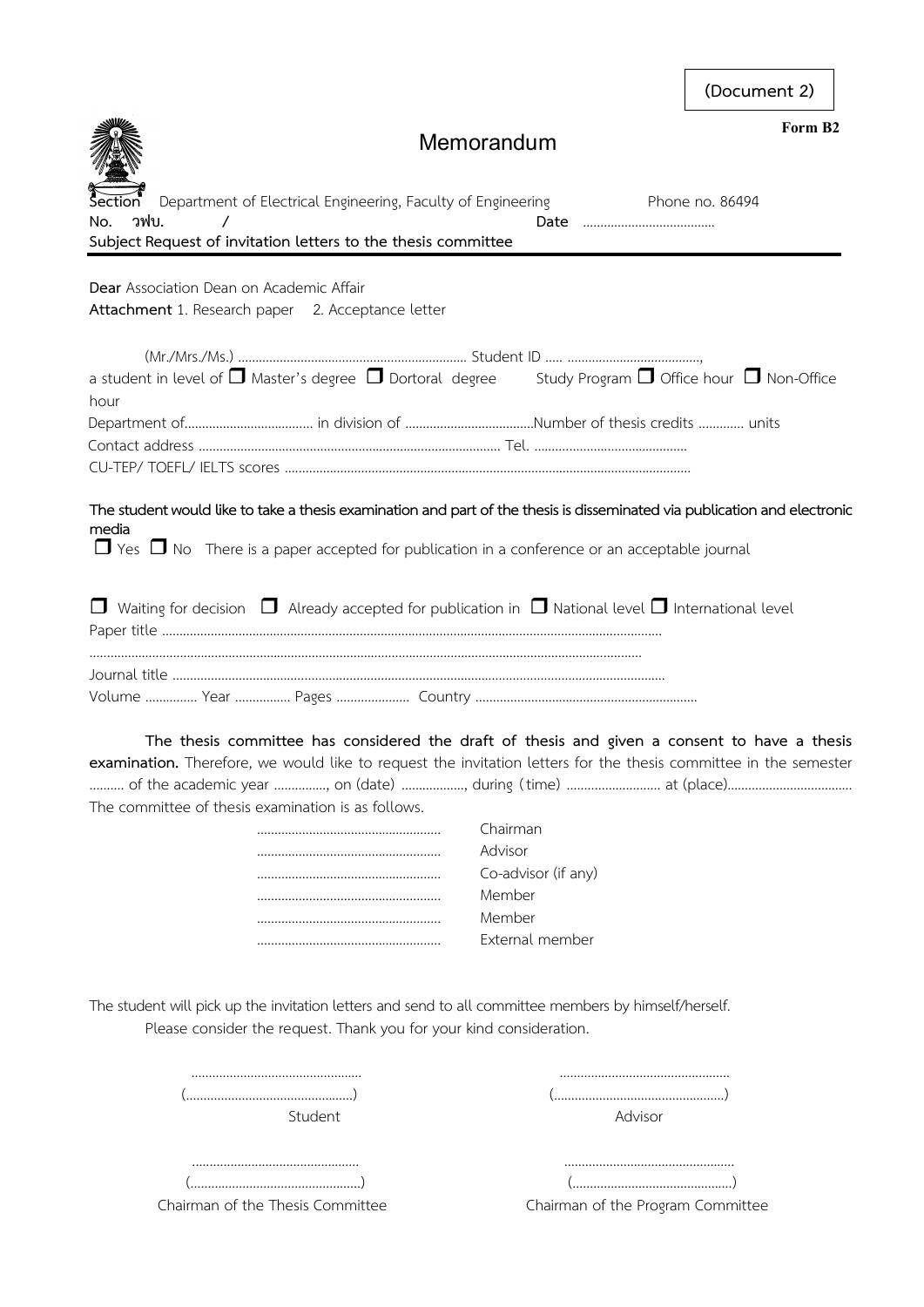## **Memorandum**

| . |  |  |  |  |
|---|--|--|--|--|
|   |  |  |  |  |
|   |  |  |  |  |
|   |  |  |  |  |
|   |  |  |  |  |
|   |  |  |  |  |
|   |  |  |  |  |
|   |  |  |  |  |
|   |  |  |  |  |
|   |  |  |  |  |
|   |  |  |  |  |

| Section Department of Electrical Engineering, Faculty of Engineering Phone no. 864904 |  |      |  |  |  |  |
|---------------------------------------------------------------------------------------|--|------|--|--|--|--|
| No. วฟบ/25                                                                            |  | Date |  |  |  |  |
| <b>Subject:</b> Invitation letter to thesis examination                               |  |      |  |  |  |  |

### **Dear**

According to the Faculty of Engineering, Chulalongkorn University has appointed you to be thesis (Chairman/Advisor/Committee) of (Student's name), Student ID …………………, who are (Master/Doctor) student in (Field of study) of the Department of Electrical Engineering and approved thesis topic is …………………………….

The Department of Electrical Engineering has set up the thesis examination date on (Day/month/year) at (Time), Room (…………), building (………………)

We are look forward to having you as one of the committee and thank you for your support.

 .……………………………….….……... (…………………………………………….)

Head of Electrical Engineering Department

**(Document 3)**

**Form B5**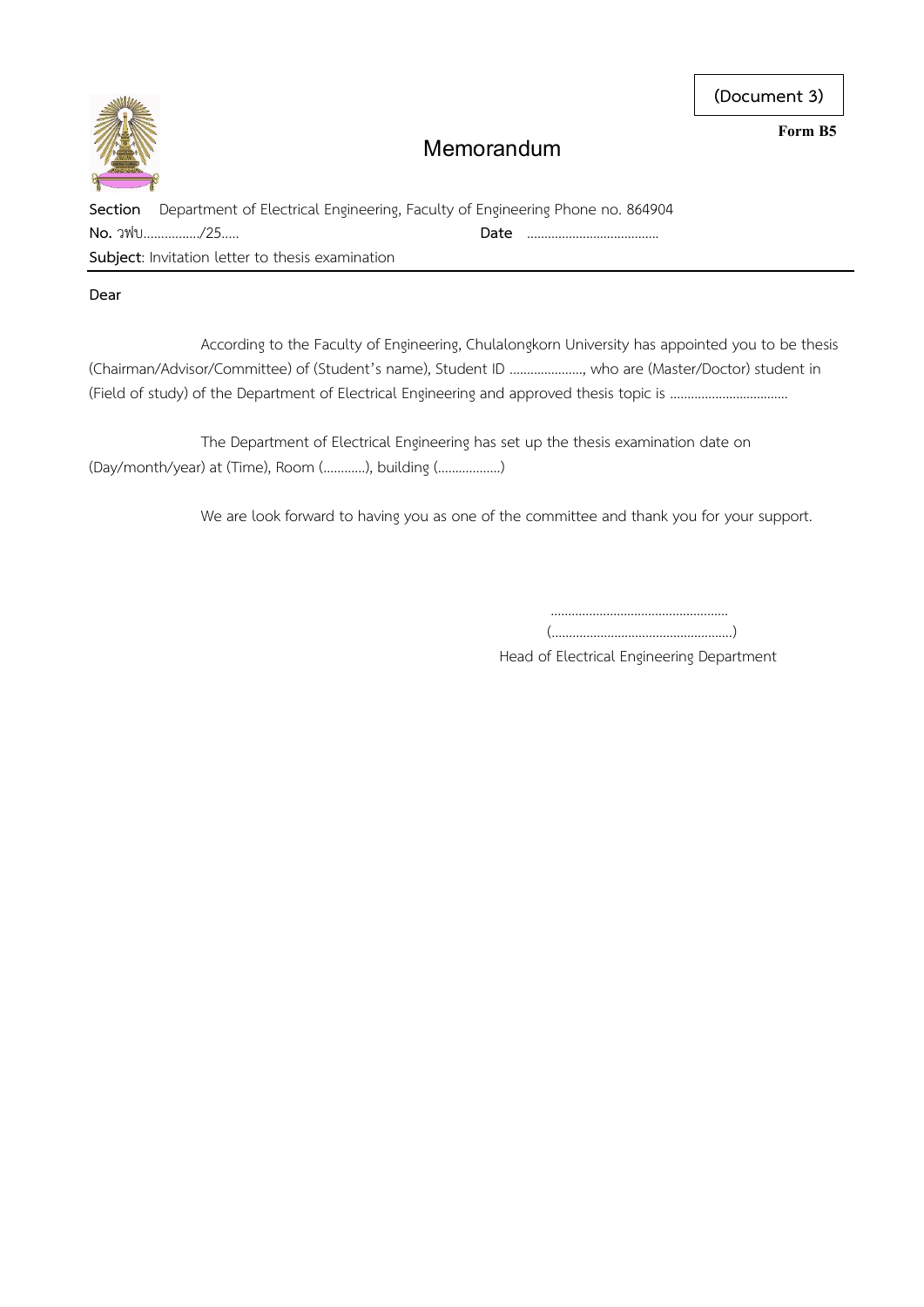

เลขที่....................................../……………………………………..

## **แบบฟอร์มขออนุมัติเบิกเงิน ค่าตอบแทนกรรมการสอบโครงร่างวิทยานิพนธ์/วิทยานิพนธ์**

| $\Box$ โครงร่างวิทยานิพนธ์ $\Box$<br>วิทยานิพนธ์ ระดับ $\Box$<br>โท<br>เอก |                            |  |
|----------------------------------------------------------------------------|----------------------------|--|
| สอบภาคการศึกษา $\Box$ ต้น $\Box$ ปลาย ปีการศึกษา                           |                            |  |
|                                                                            |                            |  |
|                                                                            |                            |  |
|                                                                            |                            |  |
| ประธานกรรมการ                                                              |                            |  |
| กรรมการ                                                                    |                            |  |
| กรรมการ                                                                    |                            |  |
| กรรมการ                                                                    |                            |  |
| กรรมการ                                                                    |                            |  |
|                                                                            |                            |  |
|                                                                            |                            |  |
|                                                                            |                            |  |
|                                                                            | รวมทั้งสิ้น <sub>บาท</sub> |  |

## ขั้นตอนดำเนินการ

| ที่ | รายละเอียด                                                     | ผู้ดำเนินการ           | ลายเซ็น | วันที่ |
|-----|----------------------------------------------------------------|------------------------|---------|--------|
|     | ยื่นแบบฟอร์มขออนุมัติเบิกเงินฯ                                 | จนท.บัณฑิตฯ            |         |        |
|     | รับแบบฟอร์มฯ และลงเลขที่รับแบบฟอร์ม                            | การเงินภาคฯ            |         |        |
| 4   | ้อาจารย์ที่ปรึกษา/นิสิตที่สอบ รับเงินและใบสำคัญรับเงินสมนาคุณฯ | อาจารย์ที่ปรึกษา/นิสิต |         |        |
|     |                                                                | ที่สอบ                 |         |        |
|     | รับใบสำคัญรับเงินฯ และใบรายงานผลการสอบ                         | จนท.บัณฑิตฯ            |         |        |
| 6   | จัดทำบันทึกขออนุมัติเบิกเงินค่าตอบแทนกรรมการสอบฯ               | การเงินภาคฯ            |         |        |
|     | รับเงินคืนจากคณะฯ เป็นเช็คธนาคาร                               |                        |         |        |
|     |                                                                | การเงินภาคฯ            |         |        |
|     |                                                                |                        |         |        |

### **อัตราค่าตอบแทนกรรมการสอบโครงร่างวิทยานิพนธ์และสอบวิทยานิพนธ์**

|                   |       |          | สอบโครงร่างวิทยานิพนธ์ |            | สอบวิทยานิพนธ์ |            |             |           |  |
|-------------------|-------|----------|------------------------|------------|----------------|------------|-------------|-----------|--|
| ี ตำแหน่ <b>ง</b> |       | ปริญญาโท | ปริญญาเอก              |            |                | ปริญญาโท   |             | ปริญญาเอก |  |
|                   | เทย   | ต่างชาติ | ไทย                    | ต่างชาติ   | เทย            | ต่างชาติ   | โทย         | ต่างชาติ  |  |
| ประธานและกรรมการ  | 750.- | 750.-    | $.000 -$               | $1,000. -$ | $1,000. -$     | $2,500. -$ | $1,500. -$  | 2,500     |  |
| อาจารย์ที่ปรึกษา  | 750.- | 750.-    | $.000 -$               | 1,000.-    | $3,000 -$      | $10,000 -$ | $10,000. -$ | 20,000 .- |  |

### **\*หมายเหตุ: กรณีมีอาจารย์ที่ปรึกษาร่วมให้หารครึ่งกับอาจารย์ที่ปรึกษาหลัก\***

 อ้างอิงตามประกาศ คณะวิศวกรรมศาสตร์ จุฬาลงกรณ์มหาวิทยาลัย เรื่อง ตารางอัตราเบิกจ่ายประเภทต่าง ๆ ตามประกาศจุฬาลงกรณ์มหาวิทยาลัย เรื่อง การ ก าหนดเกณฑ์และอัตราการจ่ายเงินประเภทต่าง ๆ พ.ศ. 2559 ลงวันที่ 26 กรกฎาคม พ.ศ. 2559 ข้อ 20-22

| FRM-ADMIN-FINAN2-THESIS | Revision: 0.0 | Page 1 of 1 |
|-------------------------|---------------|-------------|
|-------------------------|---------------|-------------|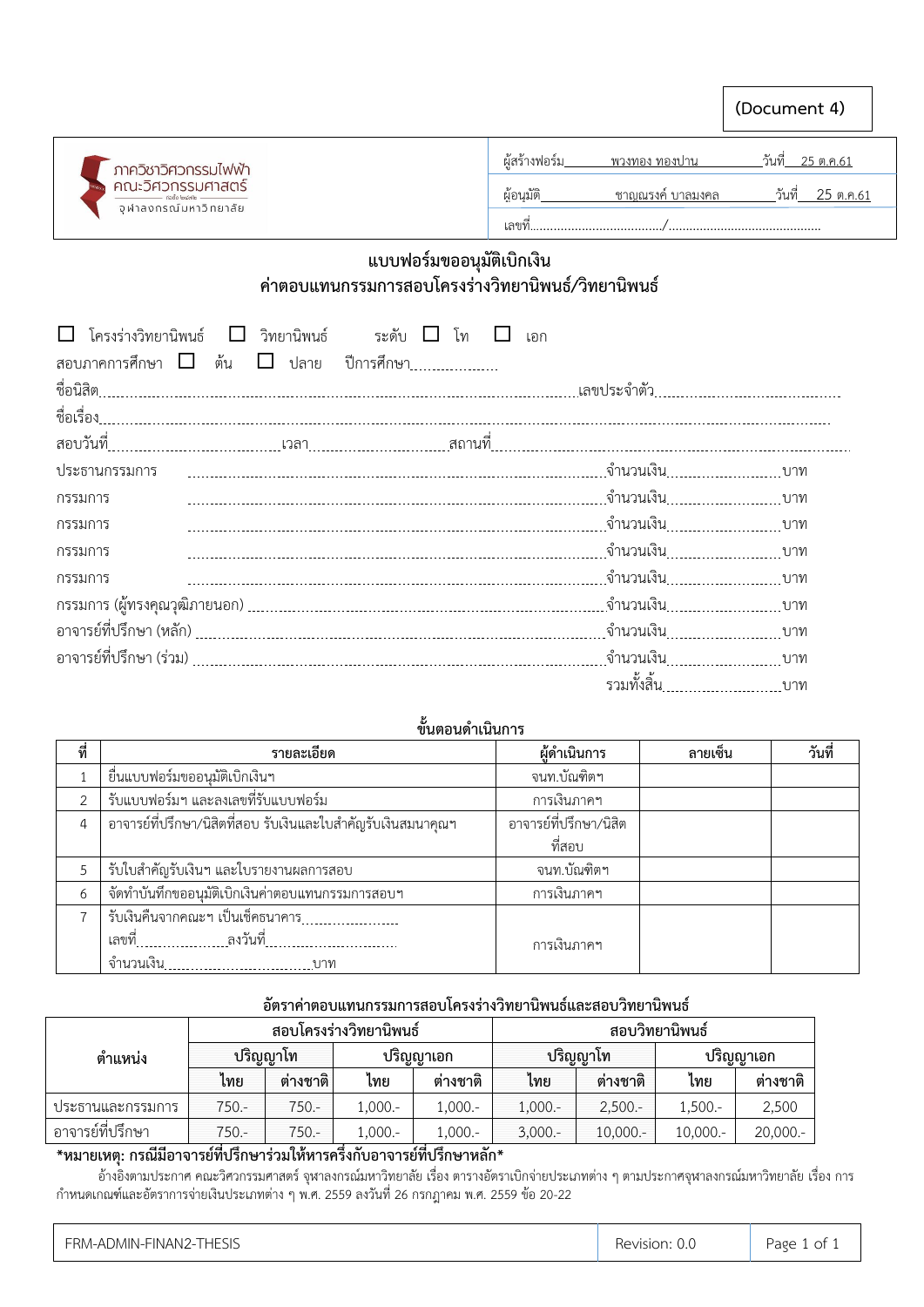**(Document 5)**

# **คณะวิศวกรรมศาสตร์ จุฬาลงกรณ์มหาวิทยาลัย วันที่.............................................................. ข้าพเจ้าผู้มีนามข้างท้ายนี้ ขอเบิกเงินค่าตรวจและค่าสอบวิทยานิพนธ์**

|  | นิสิตภาควิชาวิศวกรรมไฟฟ้า สาขาวิชาวิศวกรรมไฟฟ้า | ระดับ ( )ปริญญาโท ( )ปริญญาเอก |  |  |  |
|--|-------------------------------------------------|--------------------------------|--|--|--|
|  | จำนวนหน่วยกิตหน่วยกิต และได้รับเงินถูกต้องแล้ว  |                                |  |  |  |

| ที่ | ชื่อ-นามสกุล | ตำแหน่ง | จำนวนเงิน | ลงนาม |
|-----|--------------|---------|-----------|-------|
|     |              |         |           |       |
|     |              |         |           |       |
|     |              |         |           |       |
|     |              |         |           |       |
|     |              |         |           |       |
|     |              |         |           |       |
|     |              |         |           |       |
|     |              | รวม     |           |       |

ให้คณะวิศวกรรมศาสตร์จ่ายเช็คทั้งจำนวนในนามของ ภาควิชาวิศวกรรมไฟฟ้า โดย ผศ. ดร.คมสัน เพ็ชรรักษ์ เป็นผู้รับเช็ค

(ผู้ช่วยศาสตราจารย์ ดร.คมสัน เพ็ชรรักษ์) หัวหน้าภาควิชาวิศวกรรมไฟฟ้า ................/................../..................

........................................................................

หมายเหตุ : การระบุชื่อตำแหน่งให้ระบุตามสถานะจริงของกรรมการแต่ละท่าน ได้แก่

- ประธานกรรมการ
- กรรมการ
- กรรมการผู้ทรงคุณวุฒิภายนอก
- กรรมการอาจารย์ที่ปรึกษา
- กรรมการอาจารย์ที่ปรึกษา (ร่วม)